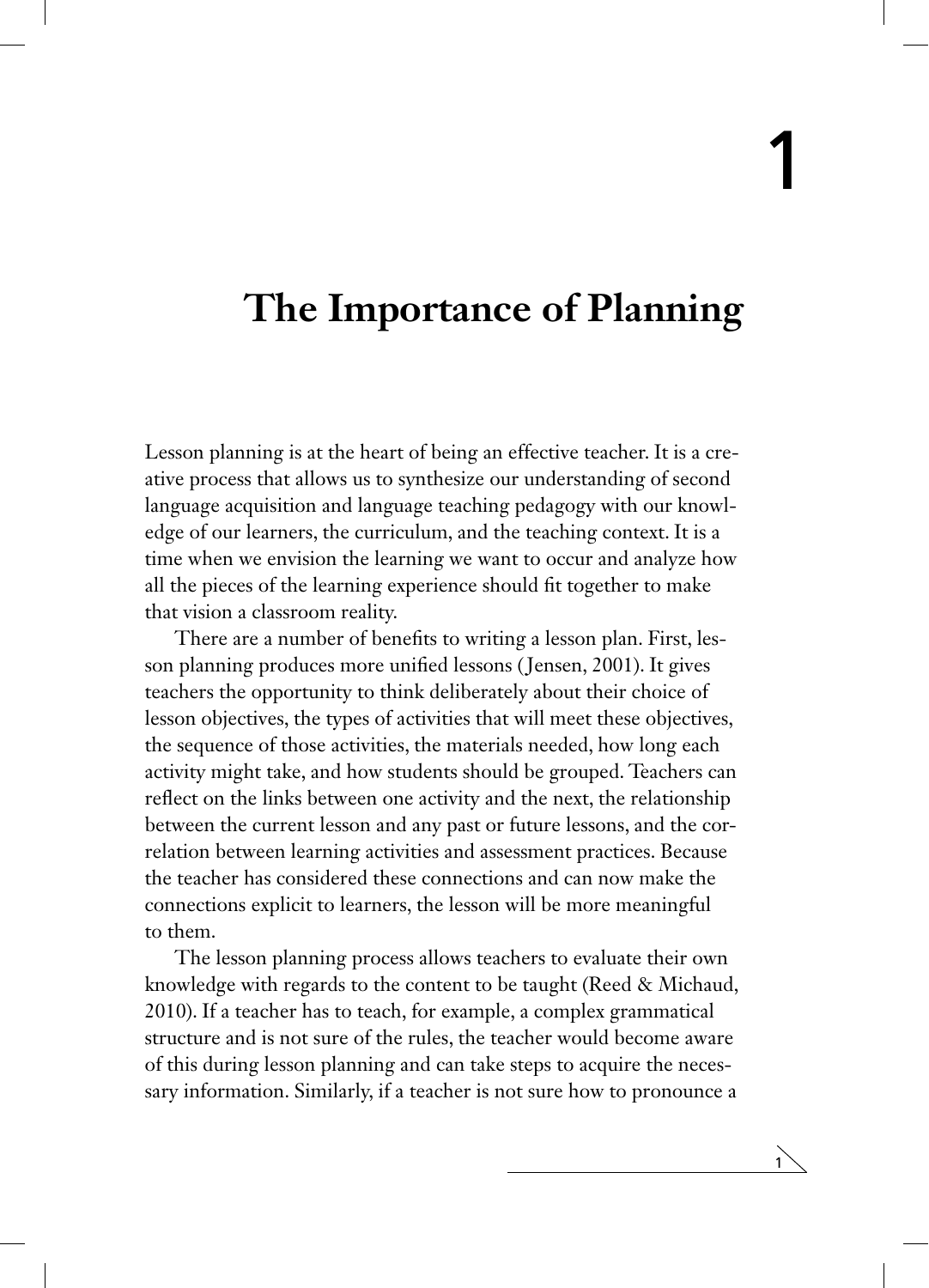new vocabulary word, this can be remedied during the lesson planning process. The opportunity that lesson planning presents to evaluate one's own knowledge is particularly advantageous for teachers of English for specific purposes, because these teachers have to be not only language experts, but also familiar with different disciplines like business, engineering, or law—fields that use language in specialized ways.

A teacher with a plan, then, is a more confident teacher ( Jensen, 2001). The teacher is clear on what needs to be done, how, and when. The lesson will tend to flow more smoothly because all the information has been gathered and the details have been decided upon beforehand. The teacher will not waste class time flipping through the textbook, thinking of what to do next, or running to make photocopies. The teacher's confidence will inspire more respect from the learners, thereby reducing discipline problems and helping the learners to feel more relaxed and open to learning.

Some teachers feel that lesson planning takes too much time. Yet lesson plans can be used again, in whole or in part, in other lessons months or years in the future ( Jensen, 2001). Many teachers keep files of previous lessons they have taught, which they then draw on to facilitate planning for their current classes. In other words, lesson planning now can save time later.

Lesson plans can be useful for other people as well ( Jensen, 2001). Substitute teachers face the challenge of teaching another teacher's class and appreciate receiving a detailed lesson plan to follow. Knowing that the substitute is following the plan also gives the regular classroom teacher confidence that the class time is being used productively in his or her absence. In addition, lesson plans can also document for administrators the instruction that is occurring. If a supervisor wants to know what was done in class two weeks ago, the teacher only has to refer to that day's lesson plan. Finally, lesson plans can serve as evidence of a teacher's professional performance. Teachers are sometimes asked to include lesson plans, along with other materials, as part of a portfolio to support their annual performance evaluation. Teachers applying for new jobs might be asked to submit lesson plans as part of their job application so that employers can get a sense of their organizational skills and teaching style.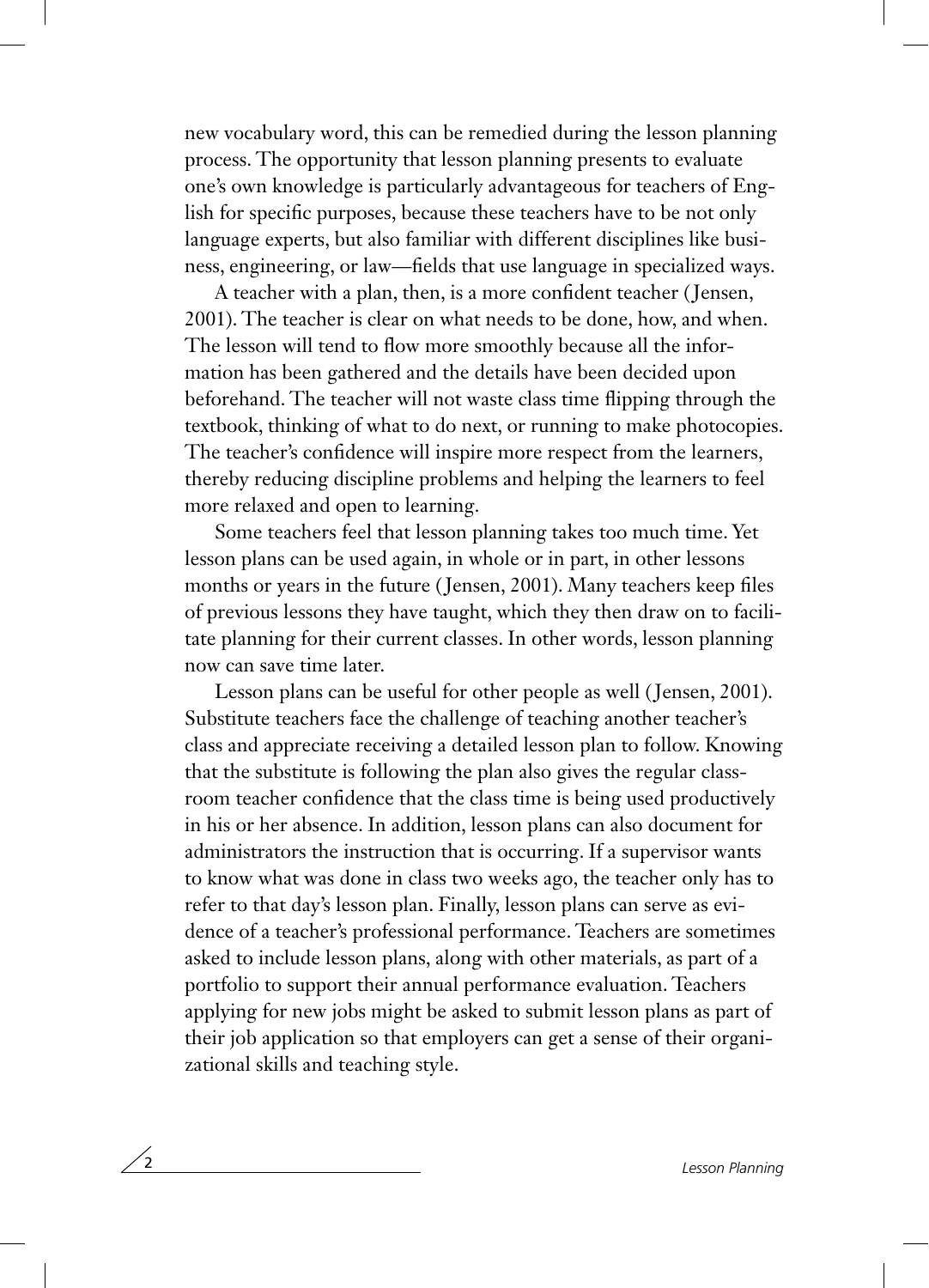This book will lead you through the lesson planning process and highlight the role of the plan before, during, and after your lesson. The next chapter presents some approaches to lesson planning while the third chapter outlines the practical considerations involved in the process. Reflective Break segments pose questions to help you apply the information in this book to your own teaching practice.

## Reflective Break

Think of a time you entered a class with a hastily written lesson plan or no plan at all.

- How did you feel?
- How would the lesson have been improved with more thorough planning?